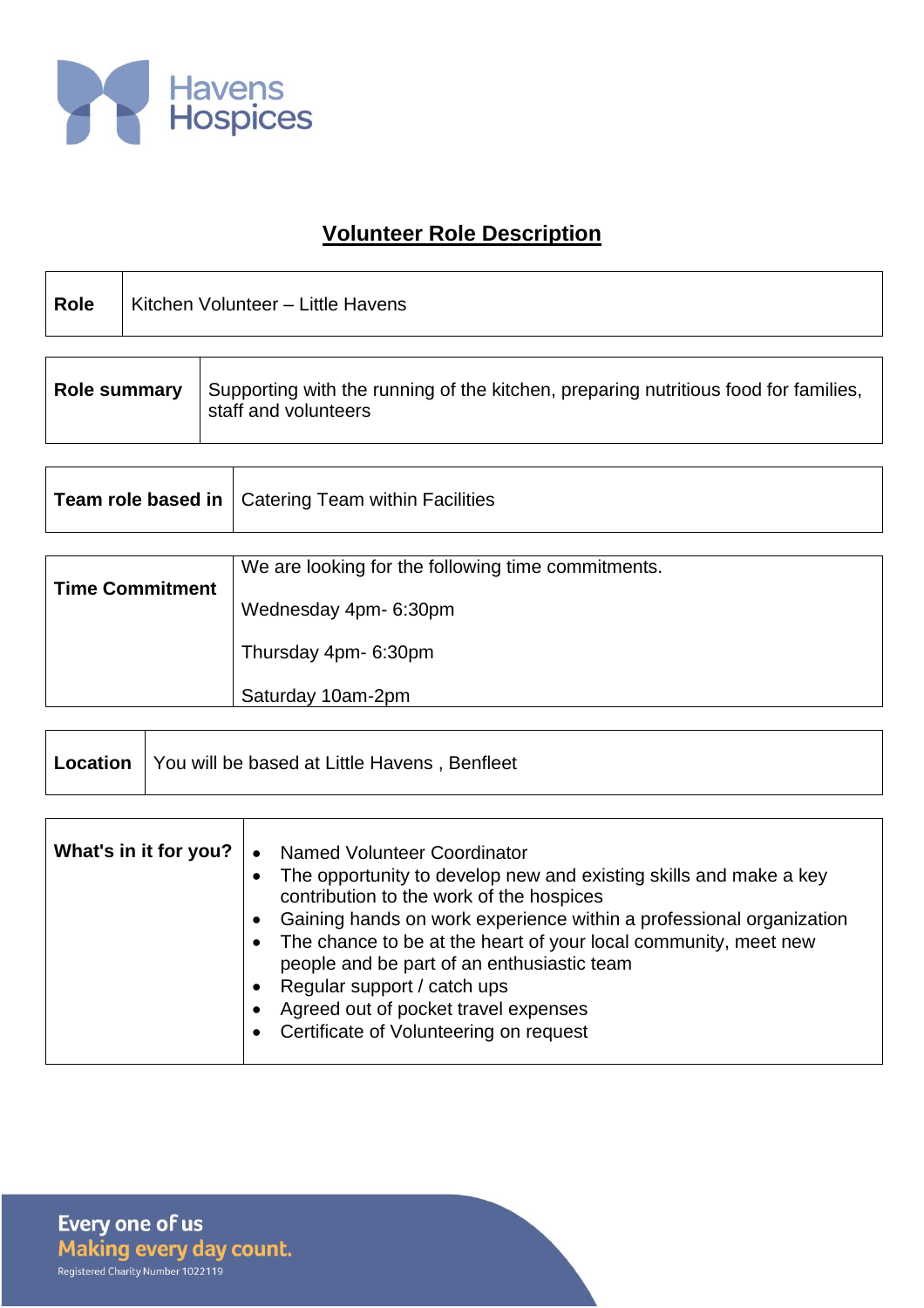

| What will I be doing? | Assisting the preparation of dinners, buffets, sandwiches and hot<br>$\bullet$<br>drinks for families or food preparation for special events and meetings<br>Setting the table, clearing away food trays, plates, cookery. Loading<br>dishwashers and keeping the kitchen area tidy<br>• Undertaking any Mandatory Training which is in line with Havens<br>Hospices policies and guidelines<br>• Any other duties designated by the Head Chef |
|-----------------------|------------------------------------------------------------------------------------------------------------------------------------------------------------------------------------------------------------------------------------------------------------------------------------------------------------------------------------------------------------------------------------------------------------------------------------------------|
|                       |                                                                                                                                                                                                                                                                                                                                                                                                                                                |

| <b>Experience and</b><br>qualifications | You will be flexible, friendly, willing to be part of a team and enjoy working<br>$\bullet$<br>in a kitchen environment.<br>You will be able to cope well under pressure and be able to stand for a<br>period of time |
|-----------------------------------------|-----------------------------------------------------------------------------------------------------------------------------------------------------------------------------------------------------------------------|
|                                         |                                                                                                                                                                                                                       |

| What you need to know | • You will attend an informal interview. If you are successful, we will<br>require<br>two satisfactory references to be returned for you<br>a satisfactory DBS check (police check) for certain roles<br>you to complete some recruitment paperwork<br>you to attend an induction session and any additional training<br>relevant to the role<br>you to adhere to all our current policies and procedures<br>you to maintain dependable and regular communication<br>Due to the nature of our work and our duty of care to our patients<br>and volunteers, we do have a policy in place around people<br>applying to volunteer, who have experienced a close<br>bereavement. This is looked at on an individual basis and will be<br>discussed at the informal interview<br>There may be some contact with patients and their families |
|-----------------------|----------------------------------------------------------------------------------------------------------------------------------------------------------------------------------------------------------------------------------------------------------------------------------------------------------------------------------------------------------------------------------------------------------------------------------------------------------------------------------------------------------------------------------------------------------------------------------------------------------------------------------------------------------------------------------------------------------------------------------------------------------------------------------------------------------------------------------------|
|-----------------------|----------------------------------------------------------------------------------------------------------------------------------------------------------------------------------------------------------------------------------------------------------------------------------------------------------------------------------------------------------------------------------------------------------------------------------------------------------------------------------------------------------------------------------------------------------------------------------------------------------------------------------------------------------------------------------------------------------------------------------------------------------------------------------------------------------------------------------------|

|                                       | <b>Volunteer Services</b>          |
|---------------------------------------|------------------------------------|
| <b>Contact details</b>   01702 426237 |                                    |
|                                       | volunteering@havenshospices.org.uk |